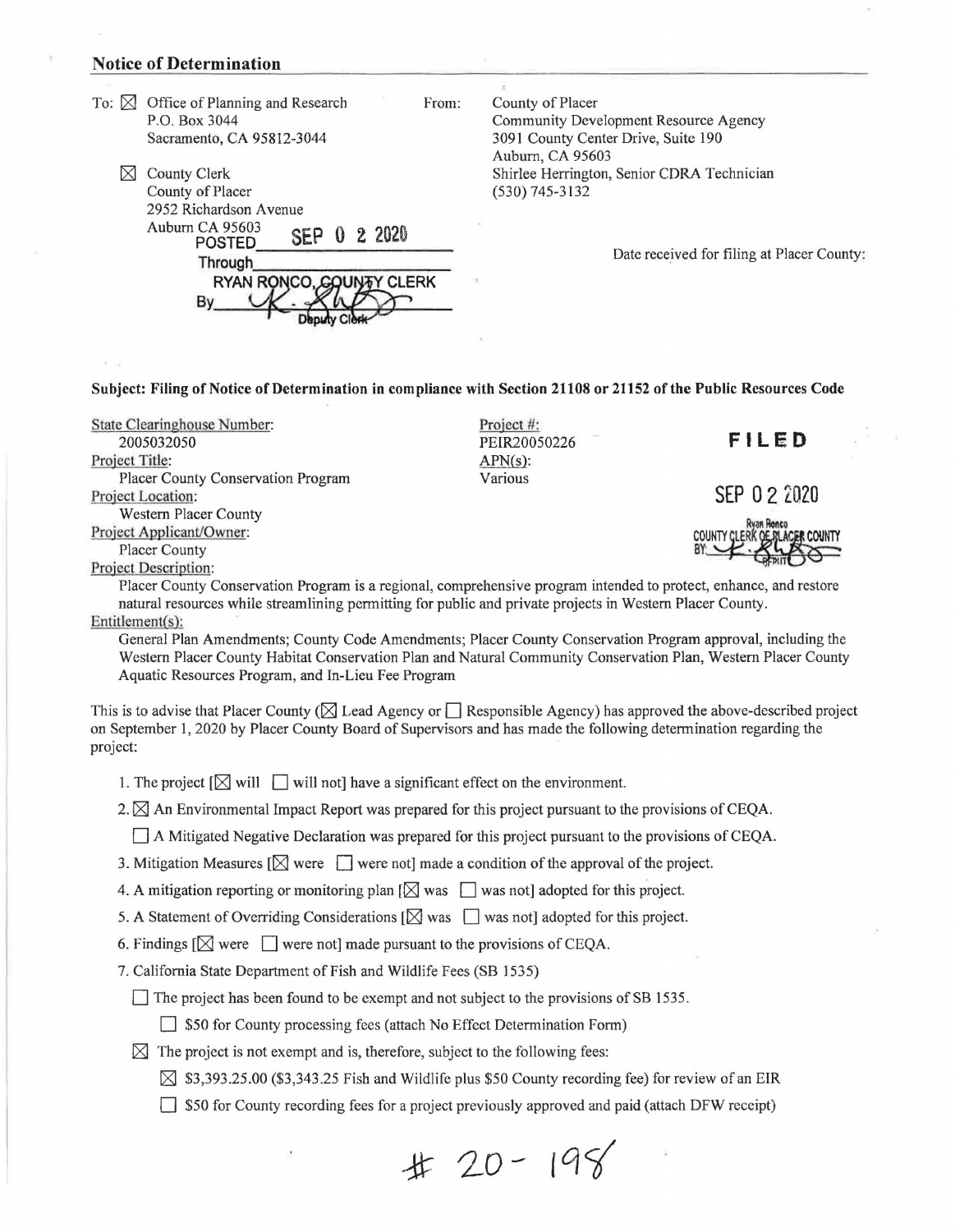This is to certify that the Environmental Impact Report is available to the General Public at the front counter of the Community Development Resource Center, 3091 County Center Drive, Auburn, CA 95603 (subject to COVID-19 restrictions), and is available online at https://www.placer.ca.gov/3362/Placer-County-Conservation-Program.

Signature Environmental Coordination Services, Placer County

 $\tilde{\mathcal{Y}}_i$ 

 $\boldsymbol{\gamma}$ 

Date 9/2/2020

**Governor's Office of Planning & Research** 

Sep 02 2020

**STATE CLEARING HOUSE**